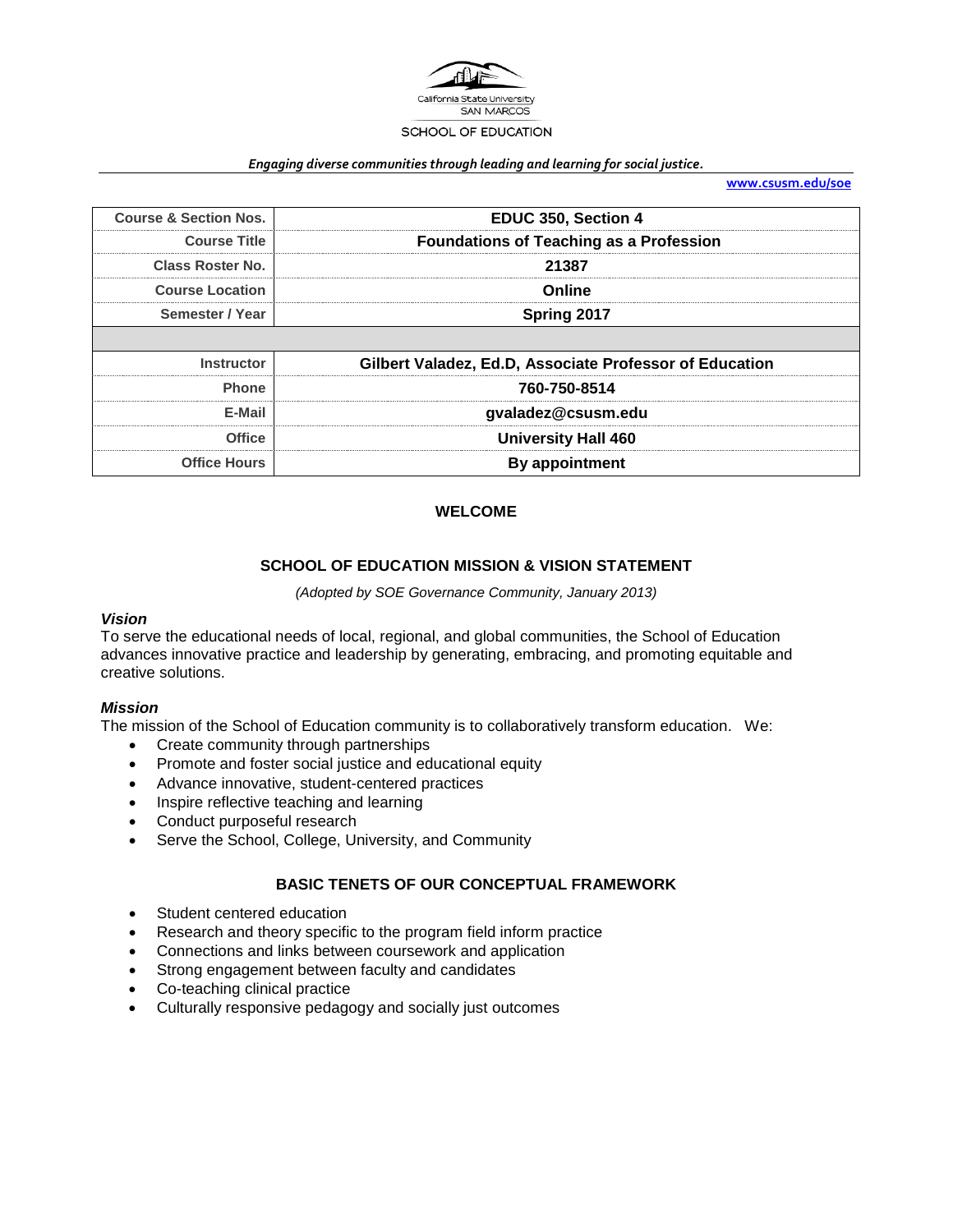## **COURSE DESCRIPTION**

#### **Foundations of Teaching as a Profession**

Required for all credential candidates. An orientation to careers in K-12 education. Focuses on teaching and schooling from multiple perspectives, with an emphasis on current thinking and practices in public education in the U.S. Subjects from the sociological, philosophical, and historical foundations of education are addressed. Readings from the lives of teachers and interactions with local educators will assist students to understand the richness and the complexities of teaching as a career. Emphasizes the importance of education for all children in a diverse society. Intended for individuals interested in becoming teachers to understand the nature of formal education in the United States and to assess teaching as a career. Participation in forty-five (45) hours of supervised fieldwork assignments in K-12 classroom settings.

Instructor: This course serves as an orientation to careers in elementary, middle and high school education. Upon completion of this course, teacher candidates should understand the nature of formalized education in the United States and be able to asses his or her interest in teaching as a career. Major topics include:

- Understanding the roles of schools in society.
- Exploring philosophies and contemporary issues in education.
- Assessing the roles of teachers in schools.
- Understanding the qualifications and credentialing process for California teachers.
- Understanding and appreciating the student as an individual.
- Understanding factors affecting student achievement.
- Understanding critical issues in curriculum and instruction.
- Understanding infusion of special education in general education practices.
- Understanding the laws that influence teaching responsibilities.

This course is required for all credential candidates. All students must complete forty-five (45) hours of supervised fieldwork in K-12 classrooms.

## **COURSE LEARNING OUTCOMES**

## **Authorization to Teach English Learners**

This credential program has been specifically designed to prepare teachers for the diversity of languages often encountered in California public school classrooms. The authorization to teach English learners is met through the infusion of content and experiences within the credential program, as well as additional coursework. Candidates successfully completing this program receive a credential with authorization to teach English learners. *(Approved by CCTC in SB 2042 Program Standards, August 02)*

## **Special Education Inclusion**

Consistent with the intent to offer a seamless teaching credential in the College of Education, this course will introduce the collaborative infusion of special education competencies that reflect inclusive educational practices. Students will demonstrate a knowledge of laws and dispositions that relate to special education through a variety of activities such as the viewing and analysis of the video F.A.T. City, reading and analysis of special education law, and *Creating an Inclusive School*.

## **Teaching Performance Expectation (TPE) for EDUC 350:**

A primary goal of EDUC 350 is to begin the process of developing teacher candidates to become professional educators. The following TPE of the California Commission for Teacher Credentialing is expected to be met during this course: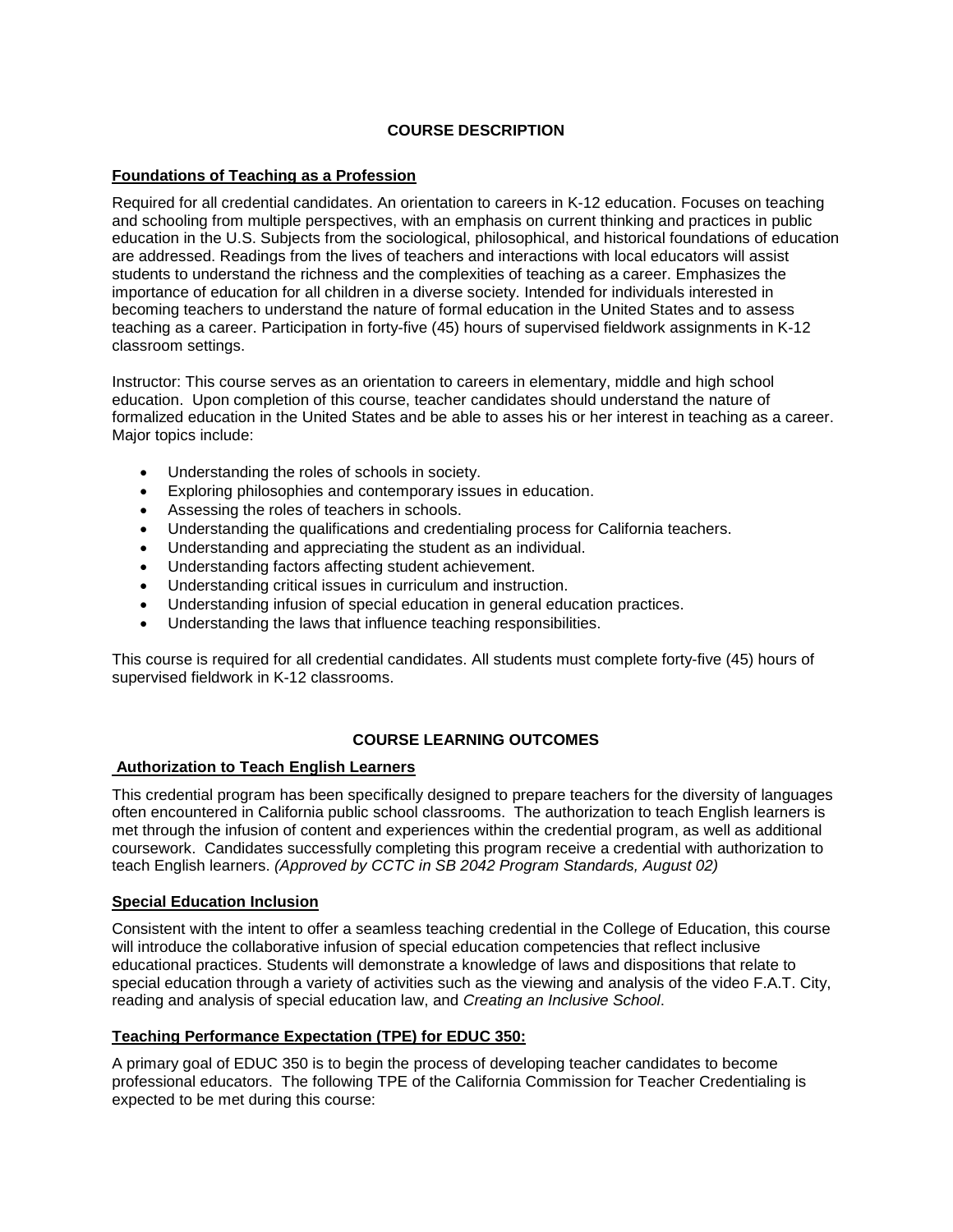## **TPE 12: Professional, Legal and Ethical Obligations**

Candidates are aware of their own personal values and biases and recognize ways in which these values and biases affect the teaching and learning of students. They resist racism and acts of intolerance. Candidates appropriately manage their professional time spent in teaching responsibilities to ensure that academic goals are met.

Candidates for a Teaching Credential understand and honor legal and professional obligations to protect the privacy, health, and safety of students, families, and other school professionals. They are aware of and act in accordance with ethical considerations and they model ethical behaviors for students. Candidates understand and honor all laws relating to professional misconduct and moral fitness.

## **Teacher Performance Assessment**

Beginning July 1, 2008 all California credential candidates must successfully complete a state-approved Teacher Performance Assessment (TPA), as part of the credential program of preparation. During the 2015-16 academic year the CSUSM credential programs will use either the CalTPA (California Teacher Performance Assessment) or the edTPA (Educative Teacher Performance Assessment).

Please check with your program coordinator, as to which assessment you will follow.

## **CalTPA**

To assist with your successful completion of the CalTPA, a series of informational seminars are offered over the course of the program. TPA related questions and logistical concerns are to be addressed during the seminars. Your attendance to TPA seminars will greatly contribute to your success on the assessment. The CalTPA Candidate Handbook, TPA seminar schedule, and other TPA support materials may be found on the SOE website: <http://www.csusm.edu/education/CalTPA/ProgramMaterialsTPA.html>

## **edTPA**

Beginning in fall 2015, for newly entering initial candidates, the CSUSM assessment system is the edTPA. To assist with your successful completion of the edTPA, a capstone class is part of your curriculum. In this class edTPA related questions and logistical concerns are addressed. Additional support materials are available on the edTPA website: [http://www.edtpa.com/PageView.aspx?f=GEN\\_Candidates.html](http://www.edtpa.com/PageView.aspx?f=GEN_Candidates.html)

Additionally, to support your success in your credential program and with TPA, SOE classes use common pedagogical language, lesson plans (lesson designs), and unit plans (unit designs).

## **GENERAL CONSIDERATIONS**

#### **Students with Disabilities Requiring Reasonable Accommodations**

Students with disabilities who require reasonable accommodations must be approved for services by providing appropriate and recent documentation to the Office of Disabled Student Services (DSS). This office is located in Craven Hall 4300, and can be contacted by phone at (760) 750-4905, or TTY (760) 750-4909. Students authorized by DSS to receive reasonable accommodations should meet with their instructor during office hours or, in order to ensure confidentiality, in a more private setting.

## **All University Writing Requirement**

In keeping with the All-University Writing Requirement, all 3 unit courses must have a writing component of at least 2,500 words (approximately). This will be met through written assignments.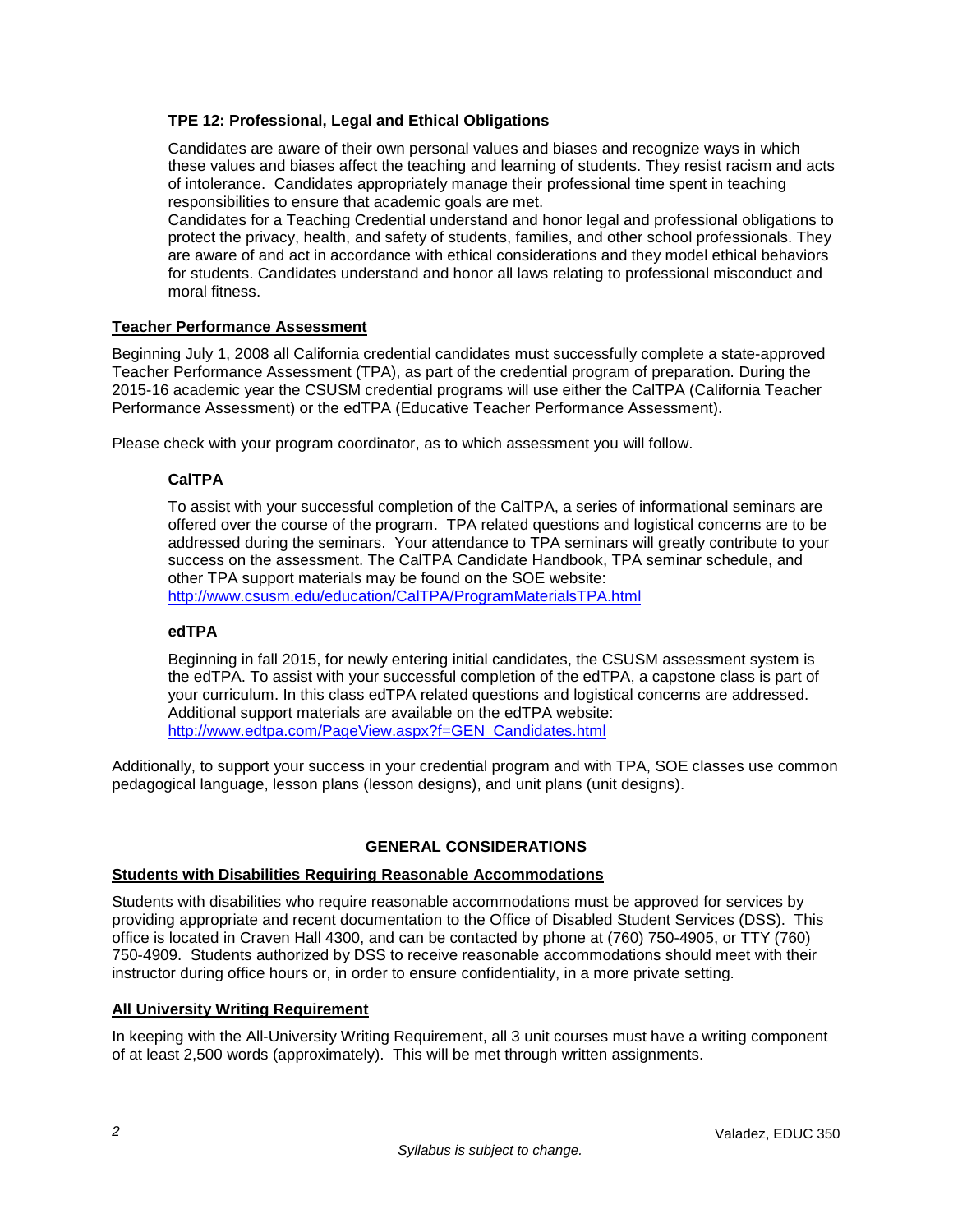## **CSUSM Academic Honesty Policy**

Students will be expected to adhere to standards of academic honesty and integrity, as outlined in the Student Academic Honesty Policy. All assignments must be original work, clear and error-free. All ideas/material that are borrowed from other sources must have appropriate references to the original sources. Any quoted material should give credit to the source and be punctuated accordingly.

Academic Honesty and Integrity: Students are responsible for honest completion and representation of their work. Your course catalog details the ethical standards and penalties for infractions. There will be zero tolerance for infractions. If you believe there has been an infraction by someone in the class, please bring it to the instructor's attention. The instructor reserves the right to discipline any student for academic dishonesty, in accordance with the general rules and regulations of the university. Disciplinary action may include the lowering of grades and/or the assignment of a failing grade for an exam, assignment, or the class as a whole.

Incidents of Academic Dishonesty will be reported to the Dean of Students. Sanctions at the University level may include suspension or expulsion from the University.

Refer to the full Academic Honesty Policy at: [http://www.csusm.edu/policies/active/documents/Academic\\_Honesty\\_Policy.html](http://www.csusm.edu/policies/active/documents/Academic_Honesty_Policy.html)

## **Plagiarism**

As an educator, it is expected that each candidate (course participant) will do his/her own work, and contribute equally to group projects and processes. Plagiarism or cheating is unacceptable under any circumstances. If you are in doubt about whether your work is paraphrased or plagiarized see the Plagiarism Prevention for Students website [http://library.csusm.edu/plagiarism/index.html.](http://library.csusm.edu/plagiarism/index.html) If there are questions about academic honesty, please consult the University catalog.

## **School of Education/Course Attendance Policy**

Due to the dynamic and interactive nature of courses in the School of Education, all candidates (course participants) are expected to attend all classes and participate actively. At a minimum, candidates (course participants) must attend more than 80% of class time, or s/he may not receive a passing grade for the course at the discretion of the instructor. Individual instructors may adopt more stringent attendance requirements. Should the candidate (course participants) have extenuating circumstances, s/he should contact the instructor as soon as possible. *(Adopted by the COE Governance Community, December, 1997).*

Instructor: Due to the dynamic and interactive nature of courses in the College of Education, all students are expected to attend all classes and participate actively Participation in an on line course requires one to keep up with the course assignments and discussion. With respect to due dates and participation you are required to submit your work within two weeks that an assignment is open to students. After two weeks all assignments will be cut off. In other words, once an assignment is cut off you will not be allowed to submit that assignment into the Cougar Course shell. Make sure you keep track of cut off dates for all your assignments. The cut off dates are listed in the Assignments links, Discussion forum links, Quizzes link, etc. The syllabus also lists the due dates.

## **Credential Program Recommendations**

As one of several evaluation methods, EDUC 350 course instructors are asked for feedback concerning credential candidates who are applying for programs at Cal State San Marcos. Keep in mind that your professionalism and hard work in this class not only affect your course grade, but also indicate your readiness for a credential program.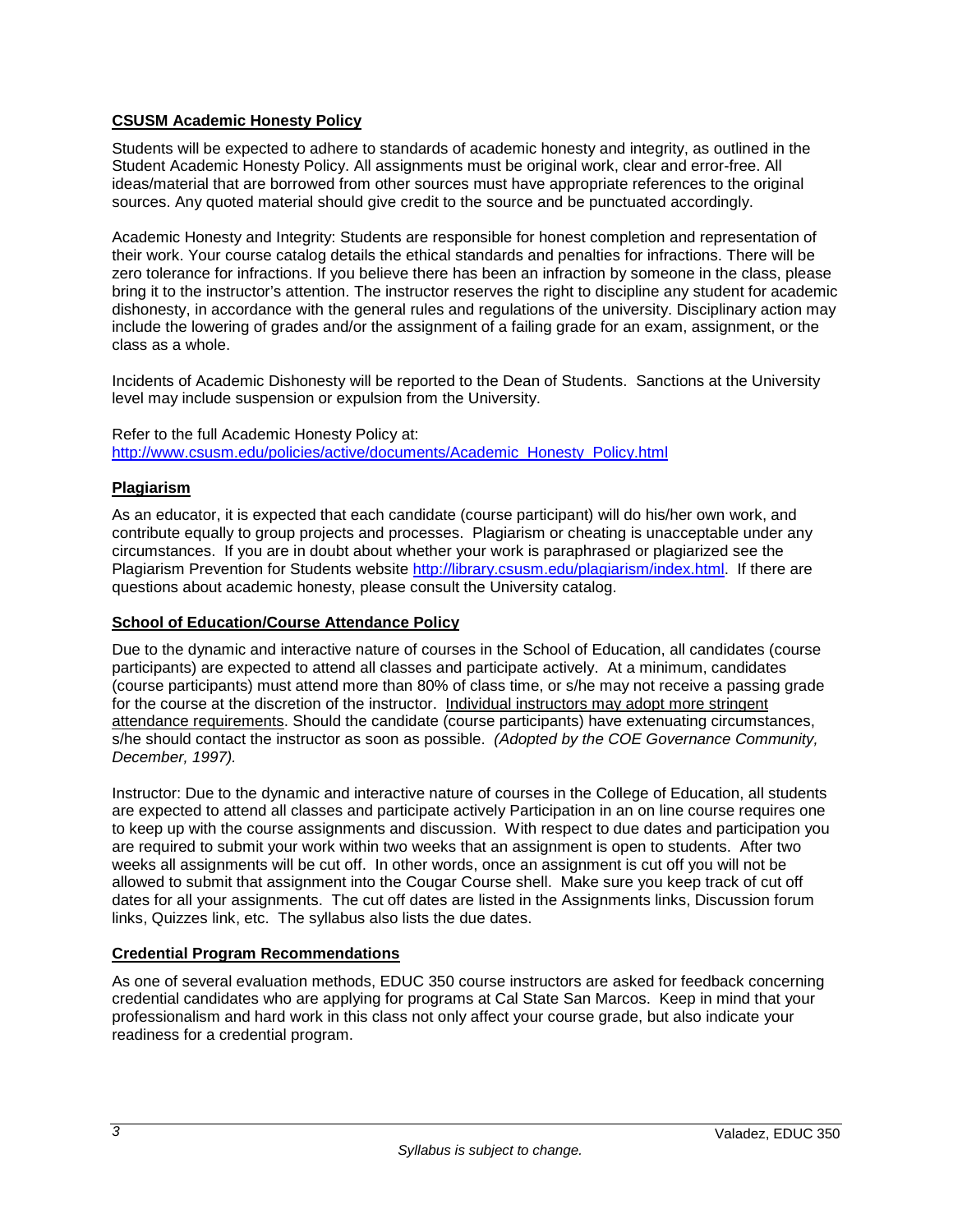## **Field Work**

In addition to in-class work, assigned readings and projects, students will participate in 40 hours (5 classroom visits) of supervised fieldwork assignments in a variety of public school settings. Details on the fieldwork are found on the COE syllabus webpage, at the top of the list of syllabi for this semester. Documentation of these hours is required to receive a grade in EDUC 350. Cal State San Marcos students are expected to adhere to professional standards in their dress and behavior in the field. Required clearances (fingerprints, TB test) are the responsibility of the student. A recommendation (usually from the classroom teacher where most of the fieldwork is done, also known as a Field Experience Recommendation) is a requirement for admission to the Cal State San Marcos Teacher Credentialing programs.

## **Use of Technology:**

Students are expected to demonstrate competency in the use of various forms of technology (i.e. word processing, electronic mail, Cougar Course6, use of the Internet, and/or multimedia presentations). Specific requirements for course assignments with regard to technology are at the discretion of the instructor. Keep a digital copy of all assignments for use in your teaching portfolio. For this course all assignments will be submitted online.

## **Electronic Communication Protocol**

Electronic correspondence is a part of your professional interactions. If you need to contact the instructor, e-mail is often the easiest way to do so. Please use the email in the Cougar Course sheet: Course Mail. It is much easier to keep track of messages this way. Moreover, it is my intention to respond to all received e-mails in a timely manner. Please be reminded that e-mail and on-line discussions are a very specific form of communication, with their own nuances and etiquette. For instance, electronic messages sent in all upper case (or lower case) letters, major typos, or slang, often communicate more than the sender originally intended. With that said, please be mindful of all e-mail and on-line discussion messages you send to your colleagues, to faculty members in the College of Education, or to persons within the greater educational community. All electronic messages should be crafted with professionalism and care.

Things to consider:

- Would I say in person what this electronic message specifically says?
- How could this message be misconstrued?
- Does this message represent my highest self?
- Am I sending this electronic message to avoid a face-to-face conversation?

In addition, if there is ever a concern with an electronic message sent to you, please talk with the author in person in order to correct any confusion.

## **Credit Hour Policy Statement**

Per the University Credit Hour Policy:

- Courses with face-to-face instruction (including activity and laboratory modes of instruction) must include a statement to the effect that students are expected to spend a minimum of two hours outside of the classroom each week for each unit of credit engaged in learning. (Note that for courses with a "lecture" mode of instruction over an entire semester, each unit of credit corresponds to an 'hour' of class-time and two hours of student learning outside of class. For activity and laboratory modes of instruction, depending on the particular instructional mode, each unit of credit corresponds to two or three 'hours' of class-time, and two hours of student learning outside of class.)
- Courses that are entirely on-line must describe the activities that the student will be required to complete as part of the course and indicate the expected minimum time (at least 45 hours for each unit of credit) that students will need to devote to each of these.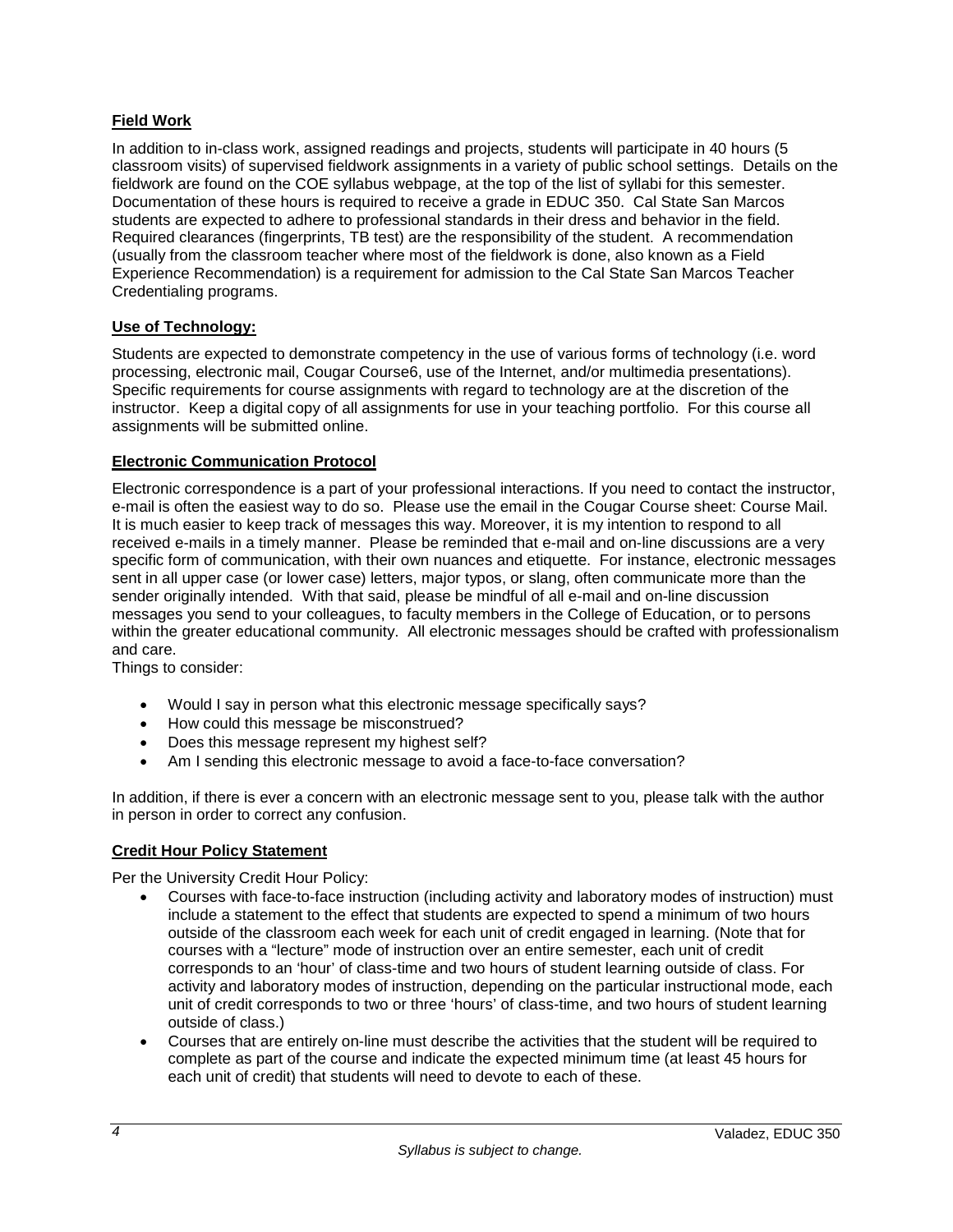• Hybrid courses must describe to students how the combination of face-to-face time, out-of-class time associated with the face-to-face sessions, and on-line work will total at least 45 hours per unit of credit.

## **All University Writing Requirement**

All-University Writing Requirement (850 words for a 1-unit course, 1700 words for a 2-unit course, and 2500 words for courses of 3 or more units) is satisfied in the course.

## **Course Format**

This course is online (LO).

## **Contact Information for Technical Support Assistance**

Please contact the CSUSM Help Desk.

#### **COURSE REQUIREMENTS AND GRADED COURSE COMPONENTS**

#### **Class Discussions and Participation:**

Students will engage in student-centered learning each class via the discussion forum. Discussion forums are graded. In considering your participation in the discussion forums ask yourself the following:

- Do you participate in discussion forums productively, sharing my knowledge and understandings?
- Do I interact productively with my peers, taking on a variety of roles (leader, follower, etc.)?
- Do I contribute appropriately to group work—do I "do my share"?
- Do I accept others' opinions?
- Am I supportive of others' ideas?
- Do I support your peers during their presentations in the discussion forums?

#### **Course Requirements:**

Teacher education is a professional preparation program. It is expected that students will come to class prepared to discuss the readings, submit required assignments, and participate in class activities. Students are expected to adhere to academic honesty and integrity, standards of dependability, confidentiality and writing achievement. Because it is important for teachers to be able to effectively communicate their ideas to students, parents, colleagues, and administrators, writing that is original, clear and error-free is a priority for the College of Education. It is expected that work will be turned in on time. Please discuss individual issues with the instructor. Points will be deducted if assignments are submitted late (10% penalty per day late; no credit will be awarded if the assignment is one week late).

#### **Required Texts:**

Nieto, Sonia. (2006). *Why We Teach*. Teachers College Press. ISBN 0807745936,.

Sadker, David and Zittleman, Karen. (2012). Teachers, Schools, and Society: A Brief Introduction to Education. (3rd ed), McGraw Hill. ISBN 13-9780077378387

Villa, R. A. and Thousand, J. S. (2005). *Creating an Inclusive School* (2nd ed.). Alexandria, VA: ISBN 0-87120-251-4

#### **Assignments and grading:**

1. Reading logs 10 points 10 points 10 points 10 points 10 points 10 points 10 points 10 points 10 points 10 points 10 points 10 points 10 points 10 points 10 points 10 points 10 points 10 points 10 points 10 points 10 poi

The reading log provides an opportunity to reflect on learning about teaching through the assigned readings for each week. In the reading log, do not summarize. Instead, respond to the readings: agree,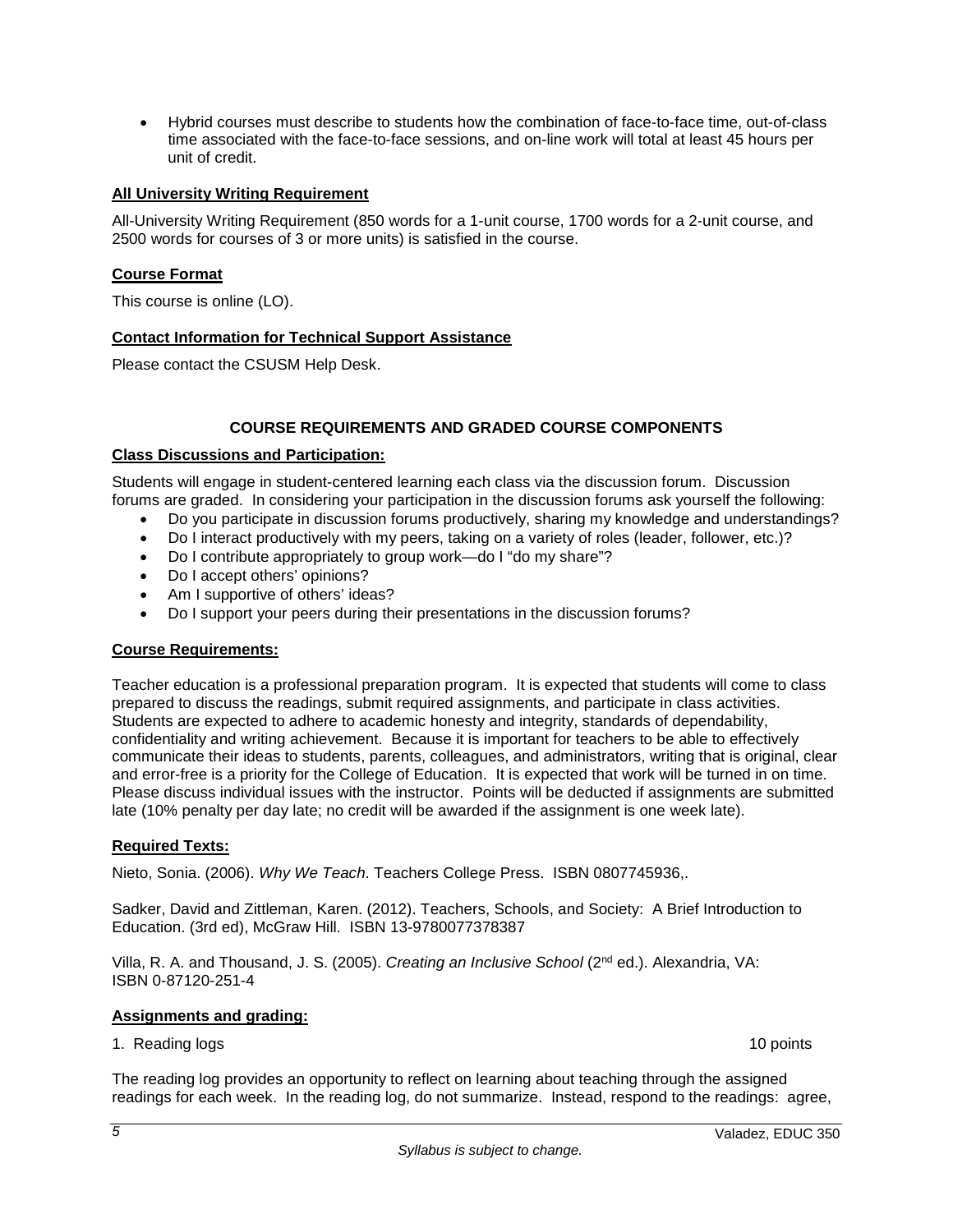*Syllabus is subject to change.*

disagree, note specific ideas, etc. Entries should be 1 paragraph in length. Log entries for the Monday/Wednesday class must be submitted via the course Cougar Course. Also, keep the syllabus schedule as the entries are not assigned in a chronological order.

#### 2. Interview of a teacher **5** points **2.** Interview of a teacher **5** points **5** points

Details are below. The written report is due via the Cougar Course site on **July 6**

#### 3. Inclusion paper (The outsider) 6 points of the outsider of the outside of the outside of the outside of the outside of the outside of the outside of the outside of the outside of the outside of the outside of the outsid

Many students with special needs come to view themselves as *outsiders* because they are labeled as different from the typical student. Following the procedures written below you will write a reflective essay about inclusion.

# A. Classroom observation reports 10 points 10 points 10 points 10 points 10 points 10 points 10 points 10 points 10 points 10 points 10 points 10 points 10 points 10 points 10 points 10 points 10 points 10 points 10 points

Using the classroom observation instrument provided in class, complete 40 hours of classroom observations in your field sites.

#### 5. Contemporary issues research 10 points and the state of the state of the state of the state of the state of the state of the state of the state of the state of the state of the state of the state of the state of the sta

Choose one issue that interests you (from the topics given to you by the instructor) to create and upload for your classmates. Research the issue and prepare an online presentation to share in class. The report should describe and analyze the issue. Presentations to the class will be place in Module 10. When you present you will also provide a one-page summary and a resource list Each presenter must submit the one-page summary to the Cougar Course site to receive credit for this assignment. You will be provided directions for how to submit and present your projects online in the Cougar course shell.

6. Personal philosophy of schooling, learning and teaching 10 points 10 points

You will write a 4-5 page paper describing your philosophy of schooling, learning and teaching. Details are below and in the Cougar Course shell (Moodle).

7. Quizzes 18 points You are to complete 9 quizzes in this course. Each quiz is worth two points and will be graded

8. Forums 10 points

electronically

You will be graded for your participation in the online forums. To complete your forum you will type in your response to the question or activity posted in the Discussion forum section. Make sure you type in at least a paragraph. Thoughtfulness is important in your posting as your comments will be read by your classmates and the instructor.

#### 9. Video response grids 10 points

You will complete four video response grids for this course. After viewing a video in one of the course shell modules, you will complete a response grid. The grids are provided in each module where you will view a video. To complete these grids you will first viewed the assigned video, download the response form, fill out the form by answering the questions on the form, and then upload the finished grid on the link provide in the module. You can type directly into the response grids. Directions for completing the response grids are located in the Cougar course shell. The following is a list of the response grids and the point value for each you will complete in this course:

First year teacher response grid- 4 pts.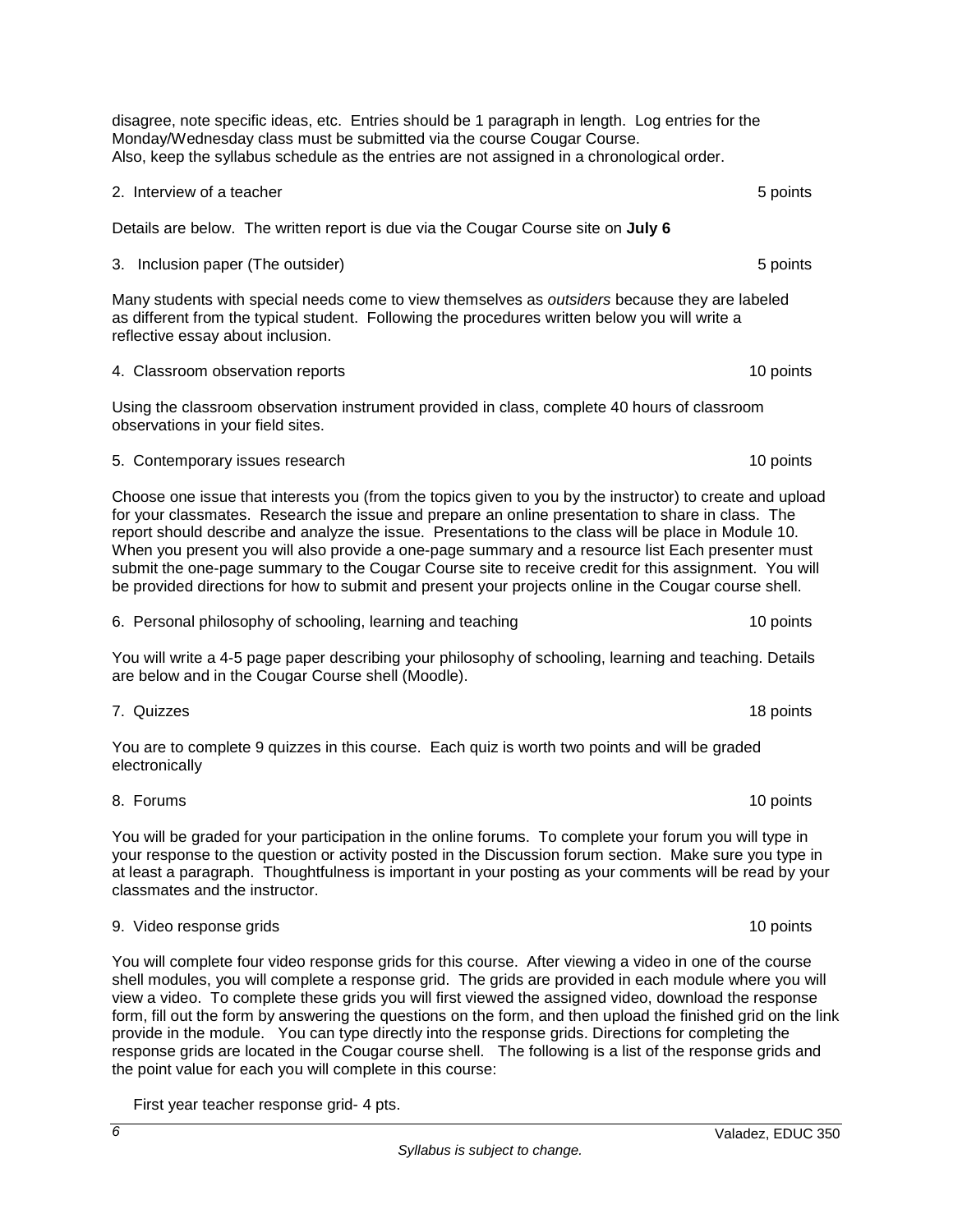Feather in the Storm video response grid-2 pts. Stories of practice grid-2 pts. Fat City (How Difficult Can This Be?) video response grid-4 pts.

11. Module activities **12** points 12 points 12 points 12 points 12 points 12 points 12 points 12 points 12 points 12 points 12 points 12 points 12 points 12 points 12 points 12 points 12 points 12 points 12 points 12 point

You will complete three module activities in this course. The directions for completing each of these activities are located in the Cougar course shell. Follow the directions provided in the pertinent modules for each of these required activates. The following is a list of the module activities and the point value for each you will complete in this course:

 Miss Nelson taxonomy grid- 6 pts.. Synectics analogies grid- 6 pts.

## **Grading Scale**

.

Grades will be determined by the total number of points earned (100 points possible):

**A** = 93-100, **A**– = 90-92, **B+** = 87-89, **B** = 83–86, **B**- = 80-82, **C+** = 77-79, **C** = 73-71, **C**- = 70-72, **D** = 60-  $69$ , **F** = 0-59

## **Assignment #2: Interview of a Teacher**

In this assignment, you will interview a teacher and write a 3–4 page summary of what you learned from him or her. Your purpose is to render a sketch so that your reader may be able to envision the teacher as a person with a distinct philosophy and experience.

## *Gathering information:*

Interview a current or retired teacher who has had at least 3 years of full–time experience in elementary, middle, or secondary school classrooms. Suggested questions are:

Why did the teacher choose to enter teaching? How attractive was the profession to prospective teachers at that time? What were the other career paths available; were any others seriously considered? Does the teacher have any regrets about becoming a teacher?

What professional education did the teacher have? How helpful was it in learning to teach? At what point did the teacher feel comfortable as a teacher?

What were/are the teacher's goals for the education of students? Have these goals changed over the years?

What career moves (school buildings, grade level, special students, subject matter, etc.) has the teacher made? To what extent were those moves voluntary? For current teachers, are further moves desired? If so, what are they, and why?

What have been the major joys and frustrations of teaching? What would help increase the joys and minimize the frustrations? On what issues does the teacher feel strongly about making changes in the way that schooling occurs now?

How did/does the teacher learn about his/her students' lives and needs? How similar are the backgrounds of the teacher and his/her students? What have been the teacher's experiences with "culture shock" in working with students from different backgrounds?

What are some favorite memories from the teacher's classroom? Does the teacher tend to remember individual students or activities, or are the memories more general?

What does the teacher think of current "hot issues" in education such as the California High School Exit Exam and the No Child Left Behind Act? How does the teacher take action to address new reforms that impact his/her classroom?

What is the teacher's metaphor for "teaching" or "teacher"? What are the main features of the teacher's approach toward teaching? What has the teacher learned from being a teacher?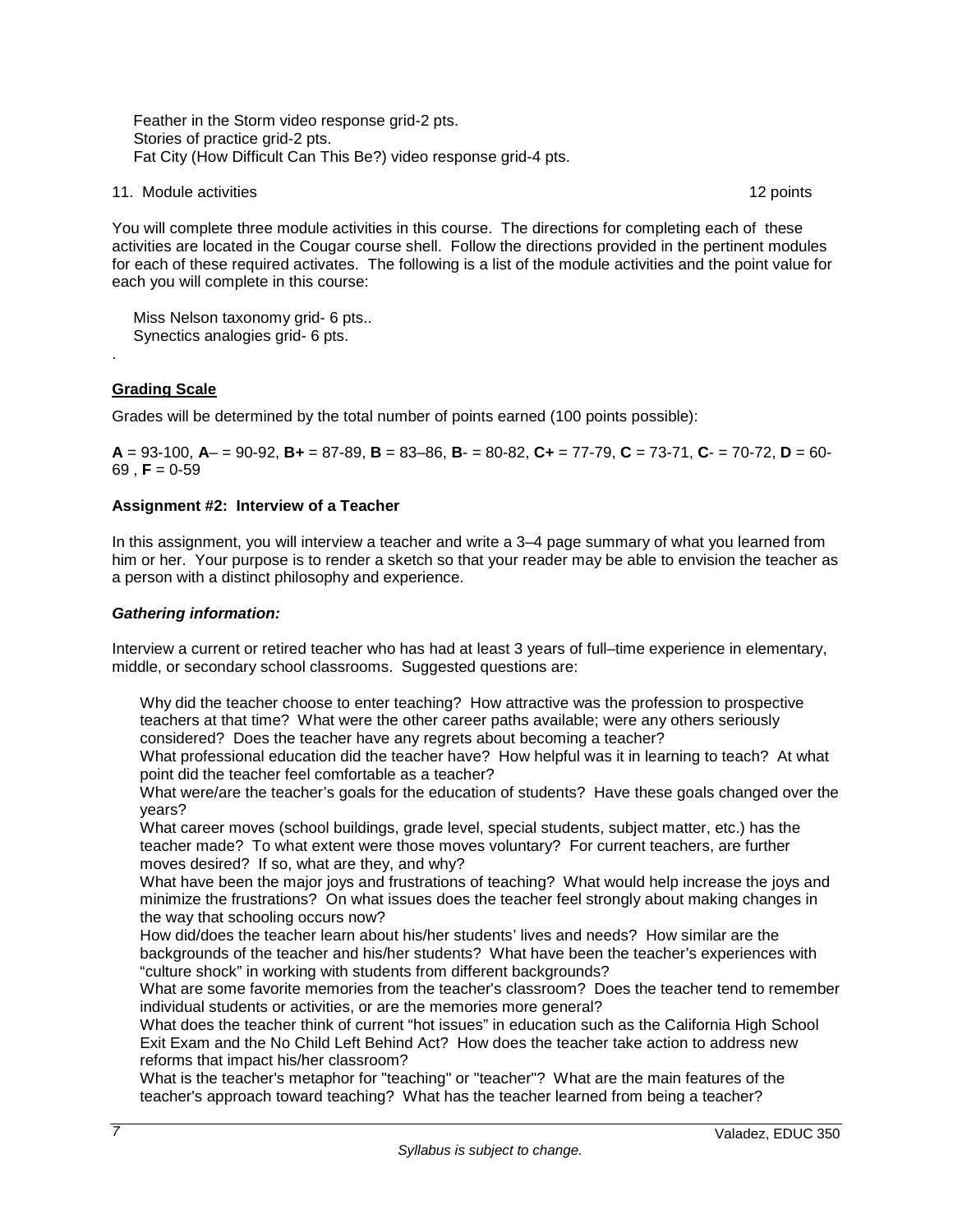## *Analysis:*

After collecting your information, think about what you have learned about this teacher. Focus on a few themes that best characterize what you have heard. Do not try to be all-inclusive. *Protect your teacher's confidentiality by using a pseudonym and masking identifying details.*

In your analysis, incorporate what you have been learning about becoming and being a teacher. How does your teacher fit within the material addressed in your readings and in class? What issues are raised through your interview? What are the implications of your interview as you think about becoming a teacher? Be sure you include at least one reference to the readings/discussions we have in class.

#### *Criteria for evaluation:*

Exemplary papers are characterized by:

Completeness of description of the teacher's experiences and views Explanation of how the teacher interview relates to your thinking about teaching Integration of coursework (readings + discussions) into the analysis Correct grammar, syntax, and spelling

## **Assignment #3: Inclusion paper (The outsider)**

Many students with special needs come to view themselves as *outsiders* because they are labeled as different from the typical student. But most of us experienced some sense of being an outsider during our K-12 years. After reading chapters 1-3 in *Creating an Inclusive School* and at least two of the *Voices of Inclusion*, write a reflective essay (2 to 3 pages, double spaced) wherein you comment on your own (or a friend's) school experience that caused you to feel like an outsider. Reasons could include differences due to gender, religion, looks, beliefs/interests, family situation, academic ability, etc. Make at least 1 specific connection to the VT text. Consider the following questions:

What personal characteristics fostered your or your friend's feeling of being different? How did you react and cope with the situation? Did you share your experience with any teachers? Did any teachers assist you? What could school staff, parents or friends have done to help? In what ways did this experience change you? What did you "learn" from this experience? How might this experience make you a more sensitive teacher?

## **Assignment # 7: Philosophy of education paper**

Write a 4-5-page paper (double-spaced) that explains your personal philosophy of schooling, learning and teaching. Follow the template below, and self-assess before you turn in the paper.

#### **Paper Introduction**

Name your philosophy (or combination of philosophies) as described by Sadker. Explain why you are attracted to this philosophical stance. Is it due to your own schooling and/or background, what you've seen in schools since your own school days, the influence of particular persons, texts, other experiences with children/youth, etc.? Describe the level of schooling and subject field(s) you hope to teach.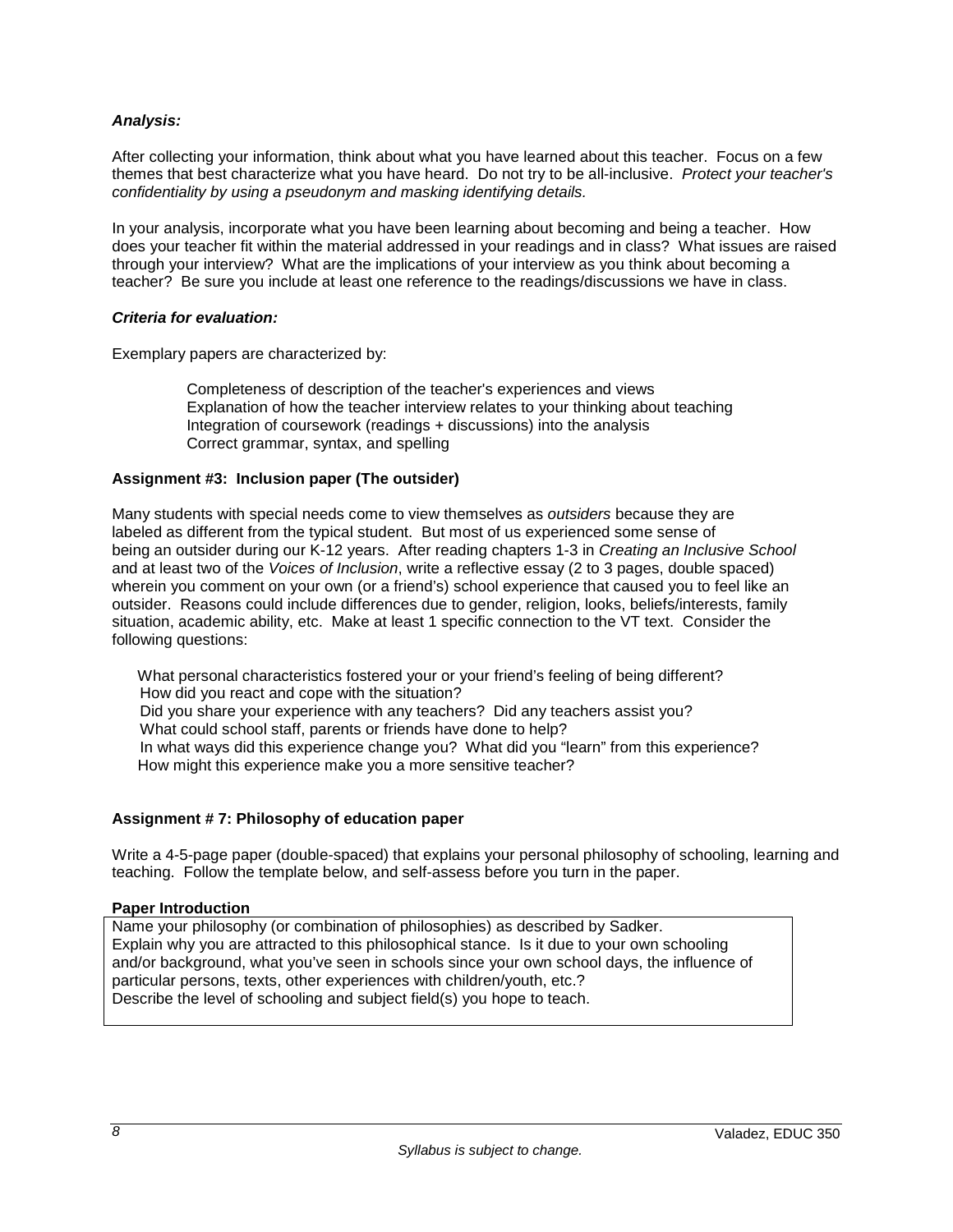#### **Nature of schooling**

Describe what you believe is the purpose of schooling in a democracy. How will you as a teacher help achieve these purposes? Give 1-2 examples of how this will look in your classroom/career.

#### **Nature of the learner**

Describe what you believe is the nature of the learner. What are your thoughts about the students you will teach? What do they need from a teacher? Give 1-2 examples of how this will look in your classroom.

#### **Nature of the teaching/learning process**

Describe what you believe is the nature of the teaching/learning process?. What do you believe counts as knowledge and how should it be presented? How will you as a teacher use subject matter and other experiences to guide students toward meaningful learning activities? Give 1-2 examples of how this will look in your classroom.

#### **Teacher dispositions and actions**

Describe what behavior (disposition/attitude & actions) you will exhibit in order to carry out your philosophical position.

Give 1-2 examples of how this will look in your career.

#### **Conclusion**

Recap your philosophy. What are your outstanding questions/concerns/thoughts about becoming a teacher?

#### **Criteria for Self- Assessment of Philosophy Paper**

Be sure to self-assess using the following criteria. Submit the self-assessment with your final draft of your philosophy paper (at least one "beefy" paragraph). These are the criteria that will be used to evaluate your philosophy paper.

Exemplary papers have the following characteristics:

**Ideas:** The paper is clear and focused. It holds the reader's attention. Relevant information and details enrich the central theme. Ideas are supported by research, practical knowledge and experience. Conclusions show insight.

**Organization:** The organizational structure enhances and showcases the central idea or theme of the paper. An inviting introduction draws the reader in; a satisfying conclusion leaves the reader with a sense of closure and resolution. Sequencing is logical and effective. Thoughtful transitions tie parts together. The paper flows so smoothly, the reader hardly thinks about it.

**Connections**: The paper includes multiple references to EDUC 350 class experiences (specific text selections, class discussions, fieldwork observations, assignments, current events, etc.).

**Voice:** The writer of this paper speaks directly to the reader in a manner that is individual, compelling, engaging, and has personality.

**Sentence Fluency:** The writing has an easy flow. Sentences enhance the meaning. Sentences vary in length and structure. The piece has purposeful and varied sentence beginnings.

**Conventions:** The writer demonstrates a good grasp of standard writing conventions. Spelling is generally correct. Punctuation is accurate. Grammar and usage are correct. Paragraphing tends to be sound. The piece needs very little additional editing.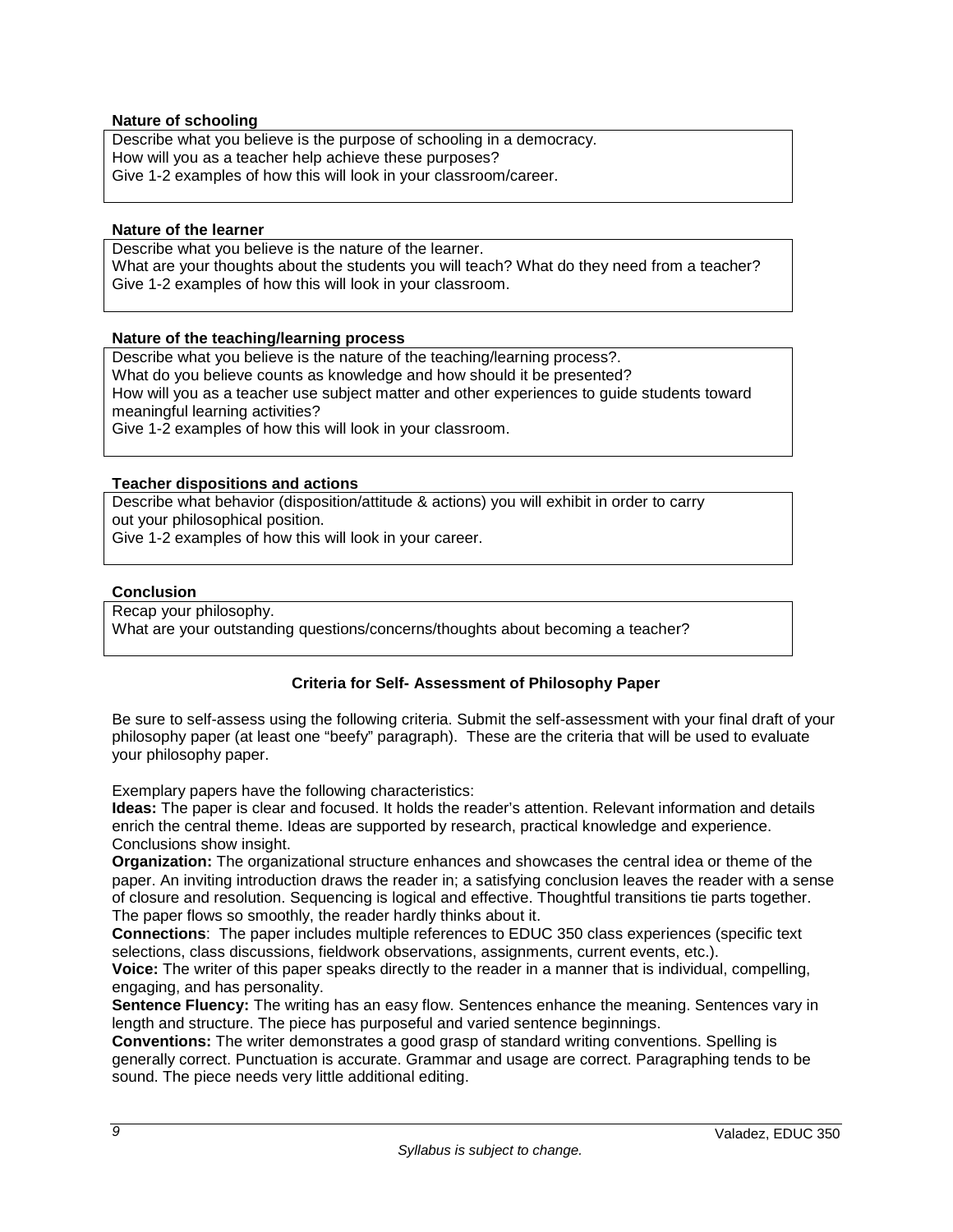## **SCHEDULE/COURSE OUTLINE**

Schedule as of 01/24/17

| <b>Date</b>     | <b>Topic</b>                                                          | Reading log due on date of class                                                                                                                                                                                                                                                                                                                                                                                                                                                                                                                                                                                                                                                                                                                                                                                                                                                                                                                                                                                                                                                                                                                                                                                                                                                                                                                                                                                                                                                                                                                  | <b>Assignments</b>                                                                                                                                                                                                                                                                                                                                                                                                                                                                                                                                                                   |
|-----------------|-----------------------------------------------------------------------|---------------------------------------------------------------------------------------------------------------------------------------------------------------------------------------------------------------------------------------------------------------------------------------------------------------------------------------------------------------------------------------------------------------------------------------------------------------------------------------------------------------------------------------------------------------------------------------------------------------------------------------------------------------------------------------------------------------------------------------------------------------------------------------------------------------------------------------------------------------------------------------------------------------------------------------------------------------------------------------------------------------------------------------------------------------------------------------------------------------------------------------------------------------------------------------------------------------------------------------------------------------------------------------------------------------------------------------------------------------------------------------------------------------------------------------------------------------------------------------------------------------------------------------------------|--------------------------------------------------------------------------------------------------------------------------------------------------------------------------------------------------------------------------------------------------------------------------------------------------------------------------------------------------------------------------------------------------------------------------------------------------------------------------------------------------------------------------------------------------------------------------------------|
|                 |                                                                       |                                                                                                                                                                                                                                                                                                                                                                                                                                                                                                                                                                                                                                                                                                                                                                                                                                                                                                                                                                                                                                                                                                                                                                                                                                                                                                                                                                                                                                                                                                                                                   |                                                                                                                                                                                                                                                                                                                                                                                                                                                                                                                                                                                      |
| Jan 23,<br>2017 | Topic one-<br>Course<br>introduction and<br>the goals of<br>education | What are the expectations for this class<br>and what are the central themes that will<br>be covered this semester?<br>What are the expectations for the field<br>work components of this class?<br>What are the expectations of the final<br>presentation of this class?<br>What are the three levels of public<br>schooling?<br>How will I navigate through this course?<br>What is the difference between education<br>and schooling?<br>What are the goals of education in our<br>republic?<br>What are the varieties of curriculum in<br>today's schools?<br>What is the hidden curriculum and how<br>does it impact day-to-day teaching and<br>learning?<br>What counts as knowledge and whose<br>knowledge is most valued in schools?<br>Preparation for this module:<br>Read and study the directions for<br>module 1 and the overview of module<br>elements.<br><b>Read</b> the two articles in the module.<br><b>Review</b> the directions for the field work<br>and class presentations.<br><b>Study</b> the three levels of public schooling<br>grid. (This will help you understand the<br>field work for the course.)<br>Read the quotes about setting goals, just<br>for funzies!<br>Read and study the lecture notes for the<br>Goals of Education article and the hidden<br>curriculum.<br>Read the the Goals of Education and the<br>Los Angeles Times article dated 8/25/10.<br>Read and study the glossary/article of<br>curriculum types.<br>Watch the video, Feathers in the Storm.<br>Download the video response sheet for | <b>Upload</b> your photo into the<br>discussion forum: Classroom<br>introductions. Introduce<br>yourself to the class by<br>answering the questions:<br>What is your name?<br>What do expect to learning<br>from this course?<br>Tell us the name of your<br>favorite ice cream flavor.<br>Write out a description of<br>what it means to be an<br>educated person and what it<br>means to be a person that<br>has only been schooled.<br><b>Submit reading log 9.</b><br><b>Complete</b> the curriculum<br>quiz.<br>Submit the video response<br>sheet for Feather in the<br>Storm. |
|                 |                                                                       | Feather in the Storm.                                                                                                                                                                                                                                                                                                                                                                                                                                                                                                                                                                                                                                                                                                                                                                                                                                                                                                                                                                                                                                                                                                                                                                                                                                                                                                                                                                                                                                                                                                                             |                                                                                                                                                                                                                                                                                                                                                                                                                                                                                                                                                                                      |
| Jan 30,         | Topic two-                                                            | What are the mechanics of obtaining a                                                                                                                                                                                                                                                                                                                                                                                                                                                                                                                                                                                                                                                                                                                                                                                                                                                                                                                                                                                                                                                                                                                                                                                                                                                                                                                                                                                                                                                                                                             | Submit reading log                                                                                                                                                                                                                                                                                                                                                                                                                                                                                                                                                                   |
| 2017            | Becoming a                                                            | credential?                                                                                                                                                                                                                                                                                                                                                                                                                                                                                                                                                                                                                                                                                                                                                                                                                                                                                                                                                                                                                                                                                                                                                                                                                                                                                                                                                                                                                                                                                                                                       | 1.                                                                                                                                                                                                                                                                                                                                                                                                                                                                                                                                                                                   |
|                 | teacher and                                                           | Is teaching a real profession?<br>What does becoming a teacher entail?                                                                                                                                                                                                                                                                                                                                                                                                                                                                                                                                                                                                                                                                                                                                                                                                                                                                                                                                                                                                                                                                                                                                                                                                                                                                                                                                                                                                                                                                            | <b>Complete the</b>                                                                                                                                                                                                                                                                                                                                                                                                                                                                                                                                                                  |
|                 | Stories of<br>Practice                                                | What are my assumptions about the                                                                                                                                                                                                                                                                                                                                                                                                                                                                                                                                                                                                                                                                                                                                                                                                                                                                                                                                                                                                                                                                                                                                                                                                                                                                                                                                                                                                                                                                                                                 | Credential program<br>quiz.                                                                                                                                                                                                                                                                                                                                                                                                                                                                                                                                                          |

## **Schedule is subject to change at the discretion of the instructor**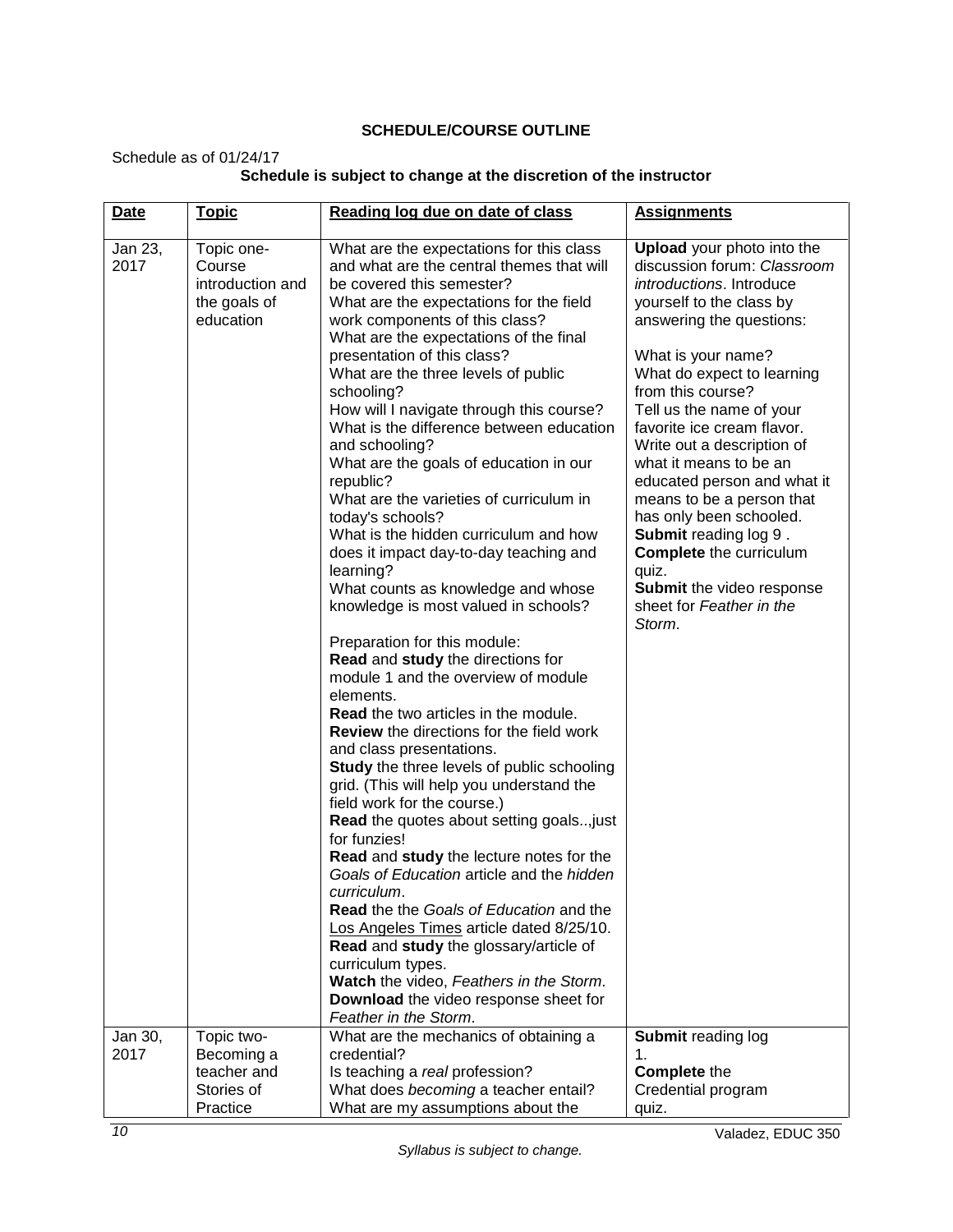|                 |                                                                                         | teaching profession?<br>How do teachers relate their stories of<br>teaching practice?<br>What is the significance of a story of<br>teaching practice?<br>What the essential elements of a<br>teaching story of practice?<br>How do the essential elements of story of<br>teaching practice?<br>How will I conduct a teacher interview?<br>Preparation for this module:<br><b>Read the directions and lecture notes:</b><br>Becoming a teacher and The First Year.<br>Read the article, Perfect Day.<br><b>Read the assigned chapter for Reading</b><br>$log 1$ .<br><b>Review the PBS web link that</b><br>accompanies, The First Year.<br>Watch the video, The First Year.<br>Read the directions and lecture notes:<br>Stories of Practice.<br>View the four media site videos:<br>Introduction to Stories of Practice, Percy<br>Pie, The Drop of Water that Swallowed<br>the Sea, and, Robert Sparrow.<br><b>Read</b> the assignment guidelines for the<br>teacher interview assignment to prepare | <b>Upload and</b><br>complete the<br>response grid for The<br>First Year video.<br><b>Submit reading log</b><br>8.<br><b>Complete and</b><br>upload the reflection<br>grid for Stories of<br>Practice.<br><b>Contribute to this</b><br>sessions discussion<br>forum: On becoming<br>a teacher. |
|-----------------|-----------------------------------------------------------------------------------------|-------------------------------------------------------------------------------------------------------------------------------------------------------------------------------------------------------------------------------------------------------------------------------------------------------------------------------------------------------------------------------------------------------------------------------------------------------------------------------------------------------------------------------------------------------------------------------------------------------------------------------------------------------------------------------------------------------------------------------------------------------------------------------------------------------------------------------------------------------------------------------------------------------------------------------------------------------------------------------------------------------|------------------------------------------------------------------------------------------------------------------------------------------------------------------------------------------------------------------------------------------------------------------------------------------------|
| Feb 6,<br>2017  | Topic three-<br>Inclusive<br>education and<br>the special<br>needs student              | you for work in the field.<br>What is education for inclusion?<br>What are the elements of an inclusive<br>classroom?<br>What are the 13 handicapping<br>conditions?<br>What are the challenges facing<br>individuals living with autism?<br>Preparation for this module:<br>Read log 7.<br>View both Fat City and In my language<br>videos.<br>Read and study the 13 Handicapping<br>conditions web page.<br>Review the Special education web links.                                                                                                                                                                                                                                                                                                                                                                                                                                                                                                                                                 | Submit reading log 7.<br><b>Submit Fat city (How Difficult</b><br>Can this Be?) response<br>sheet.<br>Take the 13 Handicapping<br>conditions quiz.<br><b>Contribute to this week's</b><br>discussion forum: In my<br>language.                                                                 |
| Feb 27,<br>2017 | Topic four-<br>Ethics in<br>education and<br>Miss Nelson is<br>Missing- a case<br>study | In what ways is teaching a profession?<br>What are the basic ethical standards of<br>the teaching profession?<br>How can I evaluate a teacher's ethical<br>behavior?<br>What are my own ethical standards and<br>how will I address ethical standards of the<br>teaching profession?<br>Preparation for this module:<br><b>Read</b> the directions and all lecture notes<br>for this module.                                                                                                                                                                                                                                                                                                                                                                                                                                                                                                                                                                                                          | Submit reading log 6.<br><b>Complete the Ethics quiz.</b><br><b>Upload and complete final</b><br>report for Miss Nelson is<br>Missing.                                                                                                                                                         |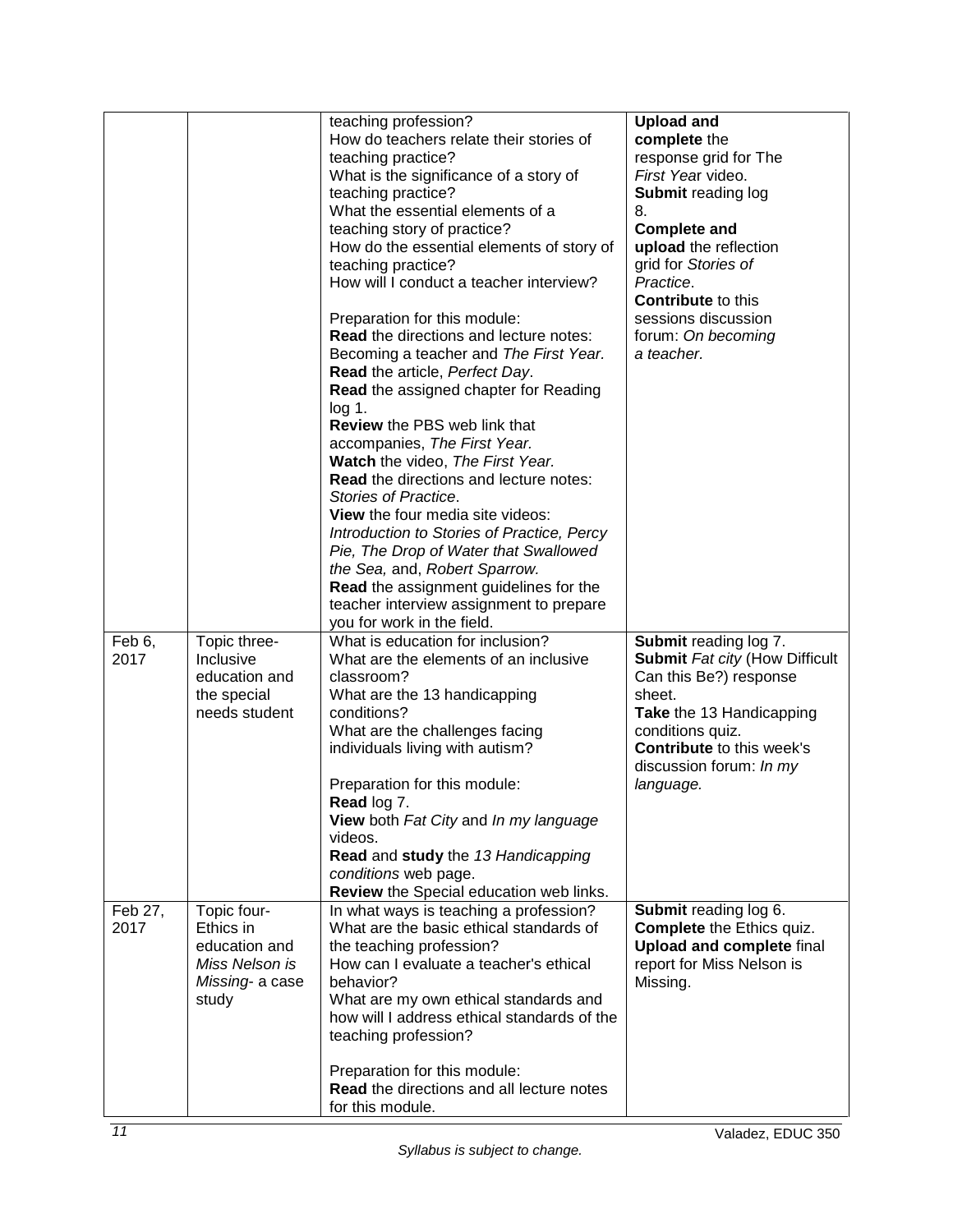|                            |                                                                                                                         | Study the NEA Code of Ethics.<br>Take the Ethic quiz.<br>Review and upload the brainstorming<br>and final report formats related to this<br>module.                                                                                                                                                                                                                                                                                                                                                                                                                                                                                                                                                                           |                                                                                                                                                                                                 |
|----------------------------|-------------------------------------------------------------------------------------------------------------------------|-------------------------------------------------------------------------------------------------------------------------------------------------------------------------------------------------------------------------------------------------------------------------------------------------------------------------------------------------------------------------------------------------------------------------------------------------------------------------------------------------------------------------------------------------------------------------------------------------------------------------------------------------------------------------------------------------------------------------------|-------------------------------------------------------------------------------------------------------------------------------------------------------------------------------------------------|
| Mar <sub>6</sub> ,<br>2017 | Topic five-<br>Bloom's<br>taxonomy,<br>Gardner's<br>multiple<br>intelligences,<br>and Maslow's<br>hierarchy of<br>needs | What is Bloom's taxonomy and what is<br>it's significance to education?<br>What are Gardner's multiple intelligences<br>and how are they significant to<br>education?<br>What are Maslow's hierarchy of needs<br>and how to do they impact teaching and<br>learning?<br>What is the role of educational theory and<br>pedagogy?<br>Preparation for this module:<br><b>Read the directions and lecture notes:</b><br>Bloom's Taxonomy, Gardner's Multiple<br>Intelligences, and Maslow's Hierarchy of<br>Needs.<br>Read and study each web link and study                                                                                                                                                                      | Submit reading log 4.<br><b>Complete</b> the quizzes:<br>Bloom's Taxonomy and<br>Gardner and Maslow review<br><b>Complete and upload Miss</b><br>Nelson is Missing taxonomy<br>grid assignment. |
| Mar 13,<br>2017            | Topic six-Best<br>practices in<br>today's<br>classrooms.                                                                | What is the notion of best practice?<br>How are theory, educational research,<br>and practice related to best teaching<br>practices in today's classrooms?<br>What examples of best practice should I<br>look for while during my field<br>observations?<br>Preparation for this module:<br>Read the assigned chapter for Reading<br>log 2 and the NEA best practice brief.                                                                                                                                                                                                                                                                                                                                                   | Submit reading log 2<br>Take the NEA Best practice<br>brief quiz.                                                                                                                               |
| Mar 27,<br>2017            | Topic seven-<br>The immigrant<br>student and<br>bilingual<br>education                                                  | What are some of the basics concerning<br>bilingual education?<br>What does the term SDAIE mean and<br>why is it important?<br>What are some of the issues facing<br>immigrant children?<br>What is culture shock?<br>How does culture shock affect immigrant<br>students?<br>Preparation for this module:<br>Read the assigned chapter for Reading<br>log 5.<br>Read and Study the lecture notes and<br>articles provided in the module:<br>Immigrant children and education fact<br>sheet, both Culture<br>Shock articles, English Only article from<br>the L.A. Times, The Gardeners' Story,<br>and the Specially Designed Academic<br>Instruction in English (SDAIE) definition.<br>View the module videos: Why bilingual | Submit reading log 5.<br>Submit the Inclusion paper<br>(The outsider)<br>Take the Module 7 quiz.                                                                                                |